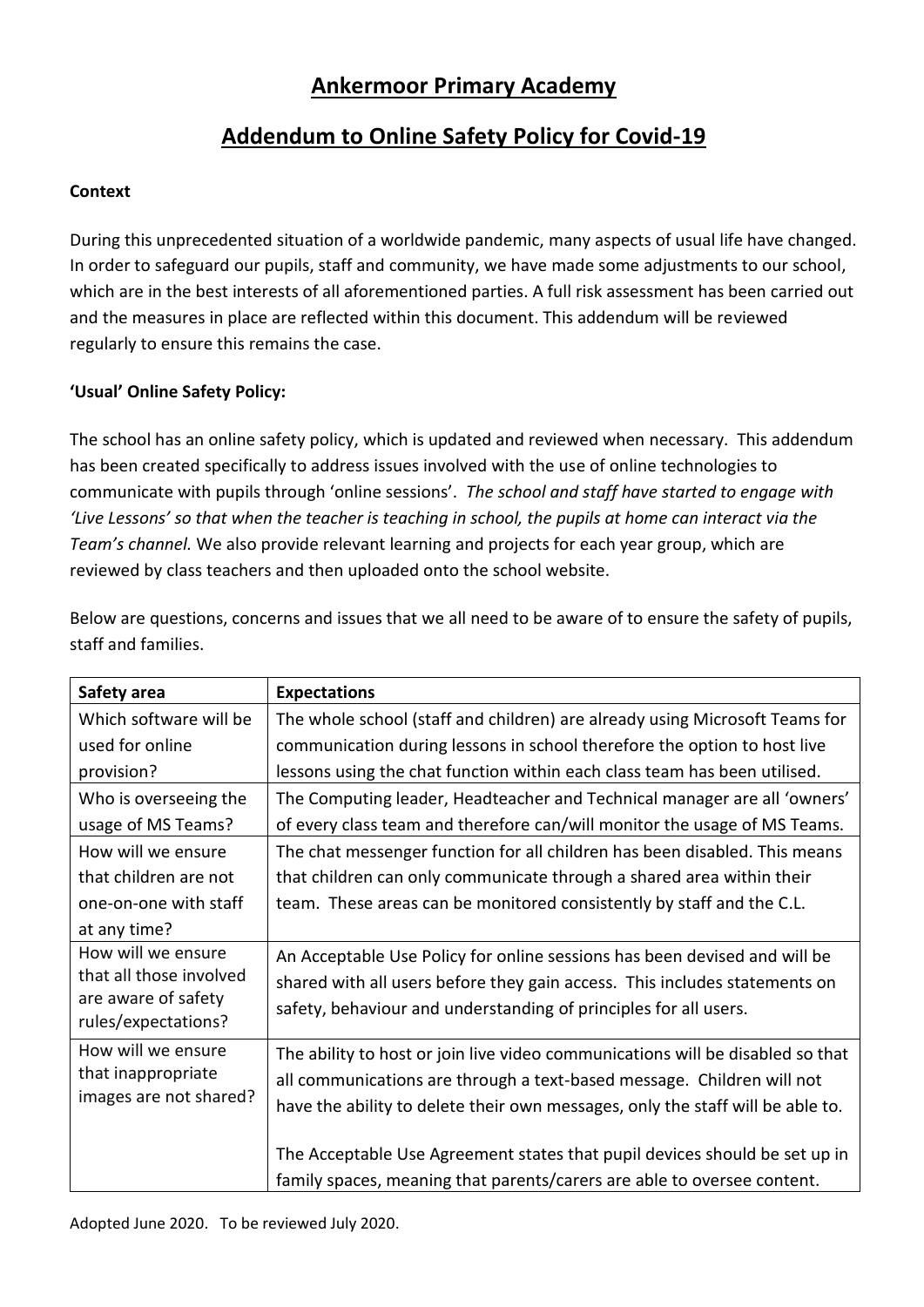| How will parents know<br>what is happening with | Any data is stored within areas controlled by GDPR and are not transferred              |
|-------------------------------------------------|-----------------------------------------------------------------------------------------|
| their children's data?                          | outside these areas at any time.                                                        |
| How will we ensure<br>that pupil's behaviour    | The Acceptable Use Policy will be shared with all pupils to remind them of              |
| online is appropriate?                          | their responsibilities. Normal classroom behaviour will be expected and                 |
|                                                 | children who do not adhere to this will have their rights to message<br>removed.        |
| Can pupils use the                              | Two areas have been created on each class team. An area which allows                    |
| online system to                                | children to communicate and an area to share work, which they have                      |
| contact others?                                 | created at home. In the 'Keeping in touch' channel, children are free to                |
|                                                 | communicate with their peers and teachers. Class teachers can                           |
|                                                 | communicate at any time with their students within this area only. The                  |
|                                                 | 'Live lesson' channel is for classes who haven't currently been invited back            |
|                                                 | to school and now allows pupils to work alongside their peers, who are                  |
|                                                 | completing the same lesson within school. There is no other form of                     |
|                                                 | contact outside these areas and pupils CANNOT use the online system to                  |
|                                                 | contact staff or other pupils outside their own classes.                                |
| What if there is a                              | All sessions will be recorded and stored. Only teachers can delete                      |
| complaint about<br>behaviour of children        | messages that have been posted. A digital register (spreadsheet) will be                |
| or staff following a                            | kept for each session, showing who participated and who did not. Any                    |
| session?                                        | complaints can be made via a Forms link, which can be saved and dealt with              |
|                                                 | accordingly.                                                                            |
| Will sessions be                                | Yes, sessions will be timetabled and parents have been informed. All                    |
| timetabled?                                     | sessions will take place at the same time each day. During this time,                   |
|                                                 | teachers will be teaching the same lesson in school and will respond to any             |
|                                                 | questions sent in.                                                                      |
| Will children be able to                        | Children will not be able to start their own Teams meetings via the                     |
| start their own<br>meetings etc.?               | software. This is to ensure that all video or audio communication has been<br>disabled. |
|                                                 |                                                                                         |
|                                                 | The Teams Chat functionality will be available to the children, but the                 |
|                                                 | ability to delete comments will be removed, ensuring that evidence is                   |
|                                                 | maintained of any breaches to our Online Safety policy.                                 |
| What will be covered                            | The sessions will be 'online teaching'. The lessons are provided from BBC               |
| during the online                               | Bitesize daily. Depending on the children in school, the teachers will decide           |
| sessions?                                       | which year group's lesson to cover.                                                     |
| How will students join                          | Each student has their own personal account for Office 365 and Teams,                   |
| the live sessions?                              | within the school organisation. These have been used within previous                    |
|                                                 | computing lessons. Each child is attached to their own class team where                 |
|                                                 | these lessons will be taking place. The 'live lessons' will only take place for         |
|                                                 | the classes that have not been invited back to school (Year 2, 3, 4 & 5).               |
| How will we ensure                              | Plenty of notice will be given for sessions in advance and the live sessions            |
| that as many children                           | will take place at the same time each day. Texts have been sent to parents              |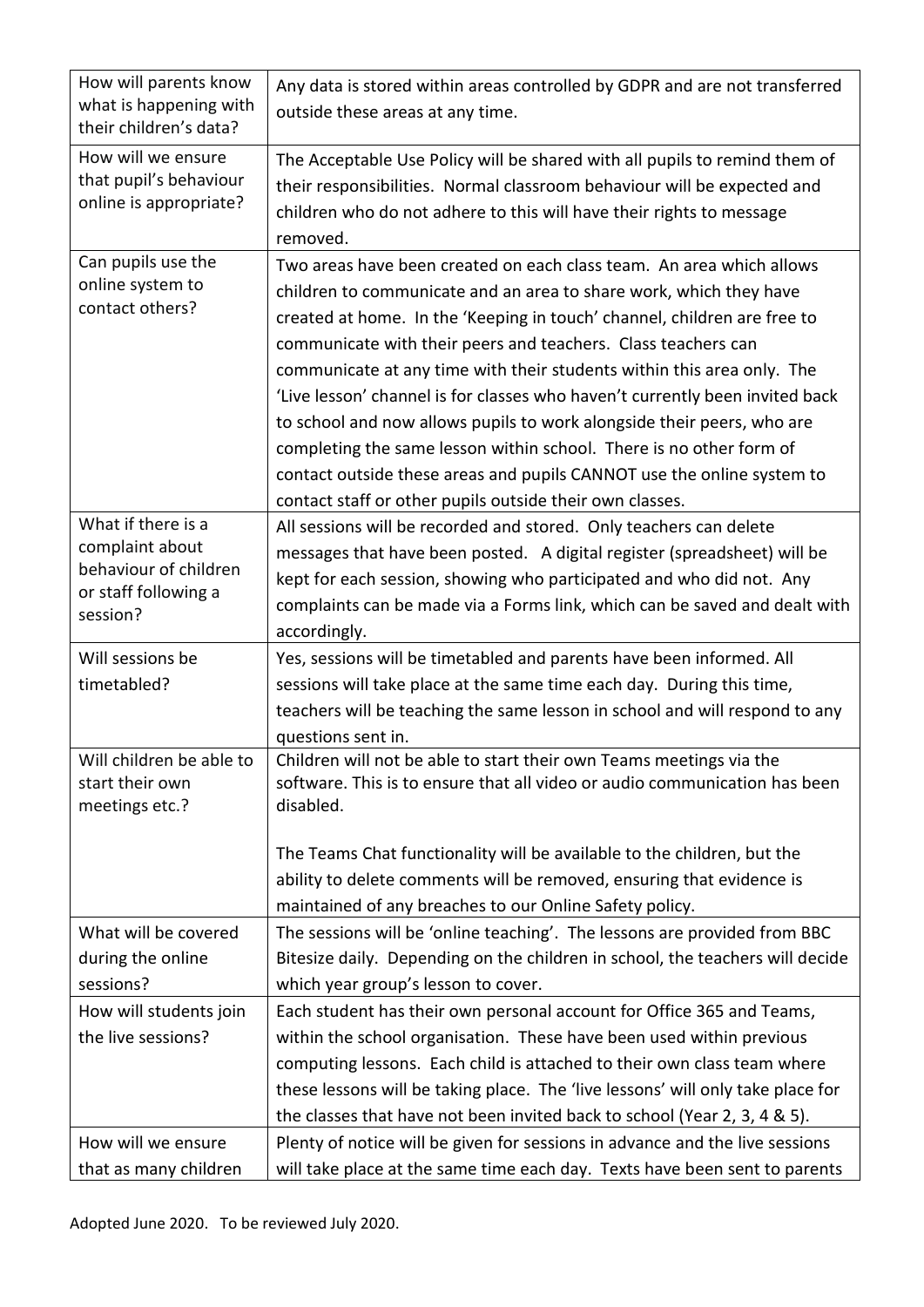| as possible are | with details on how to access it. A help sheet has been uploaded to the   |
|-----------------|---------------------------------------------------------------------------|
| involved?       | website for further support. A separate email address has been created so |
|                 | that children/ parents can email for support, if needed.                  |

| Will students be able to | No, the settings will be such that contact between class Teams and outside |
|--------------------------|----------------------------------------------------------------------------|
| contact/be contacted     | our organisation will not be possible. Each class team will be a closed    |
| by other Teams users,    | group, only accessible by its members. Children will be unable to          |
| outside our              | send/receive messages/contact requests outside their team.                 |
| organisation?            |                                                                            |

#### **What happens if a child breaks these rules?**

Any deliberate breaking of the rules will initiate the following actions:

#### **Unacceptable use within MS Teams:**

1 st incident:

- The child will be spoken to through the Teams area and reminded of their responsibilities while online. If no response is given to this reminder then class teachers will contact parents to give a verbal reminder.
- The teacher will explain that if this happens again, the child will be removed from the chat function for a fixed period.
- Depending on the form of unacceptable use, the school's usual behaviour and anti-bullying policies will be applied.
- The report will be logged onto the E-safety safeguarding register.

2<sup>nd</sup> incident:

- Child's access will be restricted immediately on report of any inappropriate use, while an investigation is undertaken.
- If unacceptable use is identified, the teacher / Computing Leader will contact parents by phone and explain the incident. The teacher / Computing Leader will explain that if this happens again, the child will be removed from the chat function permanently.
- Depending on the form of unacceptable use, the school's usual behaviour and anti-bullying policies will be applied.
- A child's access will be returned once contact with parents has been made.
- The report will be logged onto the E-safety safeguarding register.

3 rd incident:

 A child's access will be restricted immediately on the report of inappropriate use, while an investigation is undertaken.